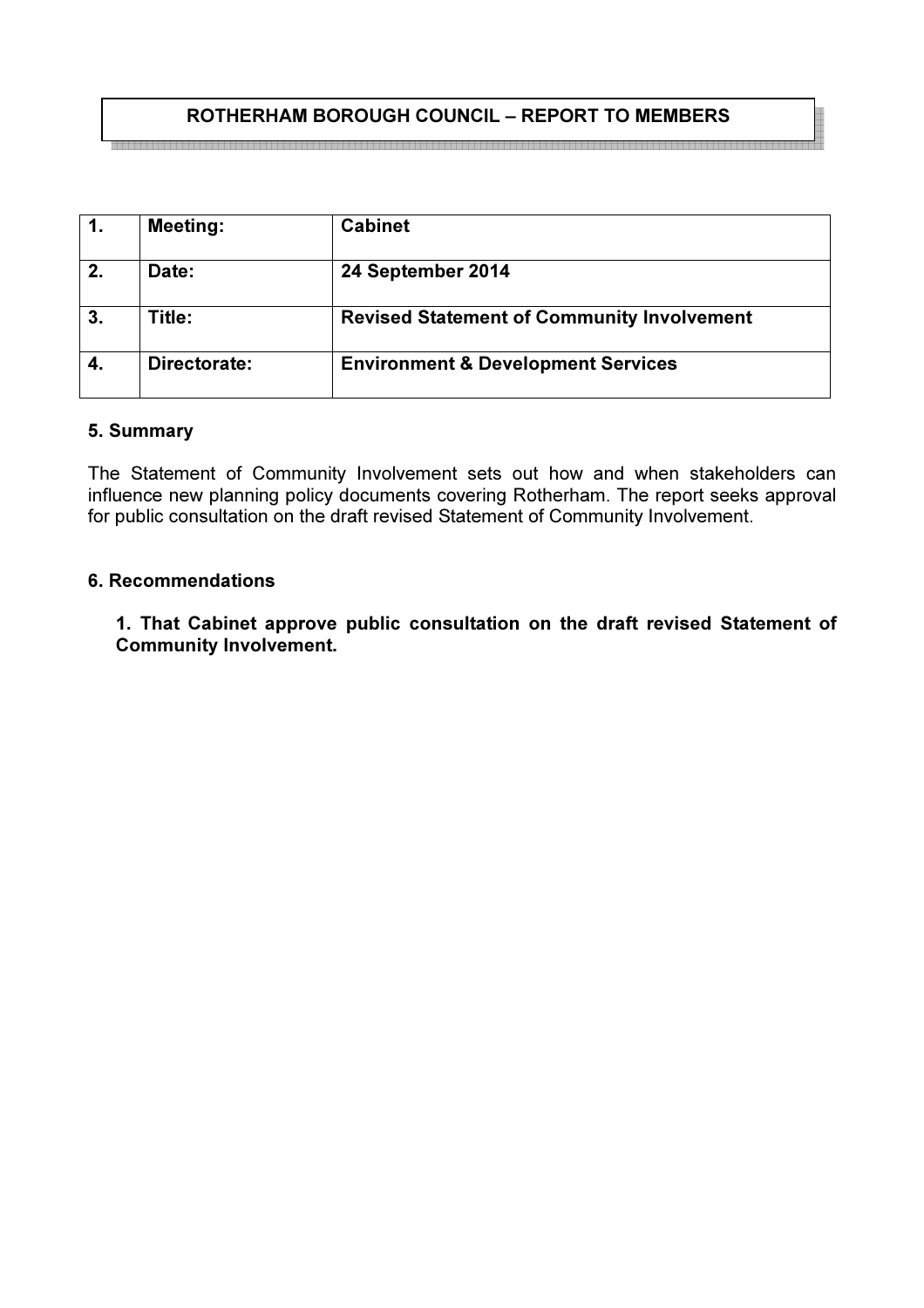#### 7. Proposals and Details

The Statement of Community Involvement (SCI) sets out how and when stakeholders can influence new planning policy documents covering Rotherham, how information will be communicated and the ways in which individuals and organisations can comment on planning applications. It is critical in encouraging engagement with the communities and stakeholders of Rotherham and a range of other statutory consultees.

Since the existing SCI was adopted in 2006 the national planning context has changed significantly, particularly with the introduction of the Localism Act (2011), National Planning Policy Framework (2012) and Town and Country Planning (Local Planning) (England) Regulations 2012.

These have introduced changes that mean a SCI is no longer a development plan document (DPD) and is not subject to independent examination. The contents of what a SCI should contain are also now much less prescriptive. Nonetheless, for a DPD to be found sound at examination in public it must be demonstrated that it has been prepared in accordance with the Council's adopted SCI.

Furthermore, following the experience of over seven years of using the current SCI a number of drawbacks have been identified with the existing document being particularly lengthy (at around 80 pages) and overly detailed in parts.

In response to the above issues the SCI has been reviewed and refreshed to create a new simplified and user-friendly SCI that is fit for purpose. The revised SCI is now presented in three sections which explore the:

- approach to community involvement
- influencing the Local Plan
- getting involved in planning applications

#### The draft revised SCI is attached at Appendix 1.

A six-week consultation period is proposed, the dates and notifications for which will align with those of the final draft Sites & Policies document.

#### 8. Finance

The Planning Policy team budget will meet the costs associated with the production of, and public consultation on, the revised Statement of Community Involvement.

#### 9. Risks and Uncertainties

Significant tensions arise from the Government's desire for extensive community participation whilst achieving timely processing of planning applications and quicker Local Plan preparation.

The Council has a statutory duty to prepare and keep up to date a Statement of Community Involvement under The Planning and Compulsory Purchase Act (2004) and The Town and Country Planning, (Local Planning) (England) Regulations 2012.

It is important to note that when a Development Plan Document is subject to Examination in Public it is subject to a legal "test of soundness." The Council must demonstrate the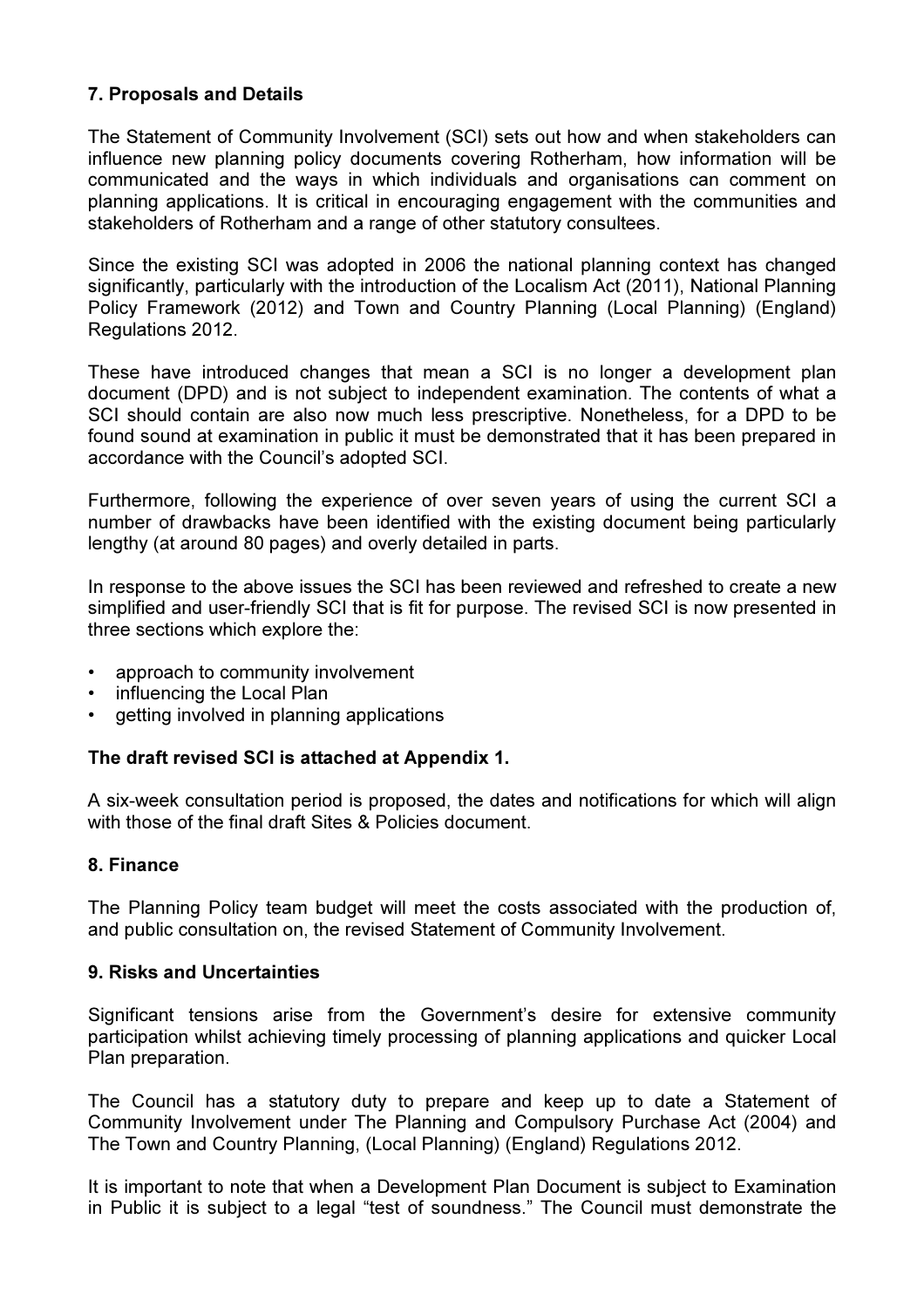Development Plan Document has been consulted on as set out in the Council's SCI. It is also equally important that consultation on planning applications is carried out in accordance with the SCI so that decisions are not subject to legal challenge.

#### 10. Policy and Performance Agenda Implications

The Local Plan will work alongside the Community Strategy to deliver local priorities for development and shares a common goal for effective and worthwhile community involvement.

It is also hoped that the pre-application procedures promoted by the SCI will contribute to improving the quality and appropriateness of applications submitted thus minimising refusals and reducing the percentage of appeals allowed against the authority's decision to refuse planning applications.

#### 11. Background Papers and Consultation

Appendix 1 Draft Revised Statement of Community Involvement

#### Contact name:

Andy Duncan, Planning Policy Manager 01709 823830, andy.duncan@rotherham.gov.uk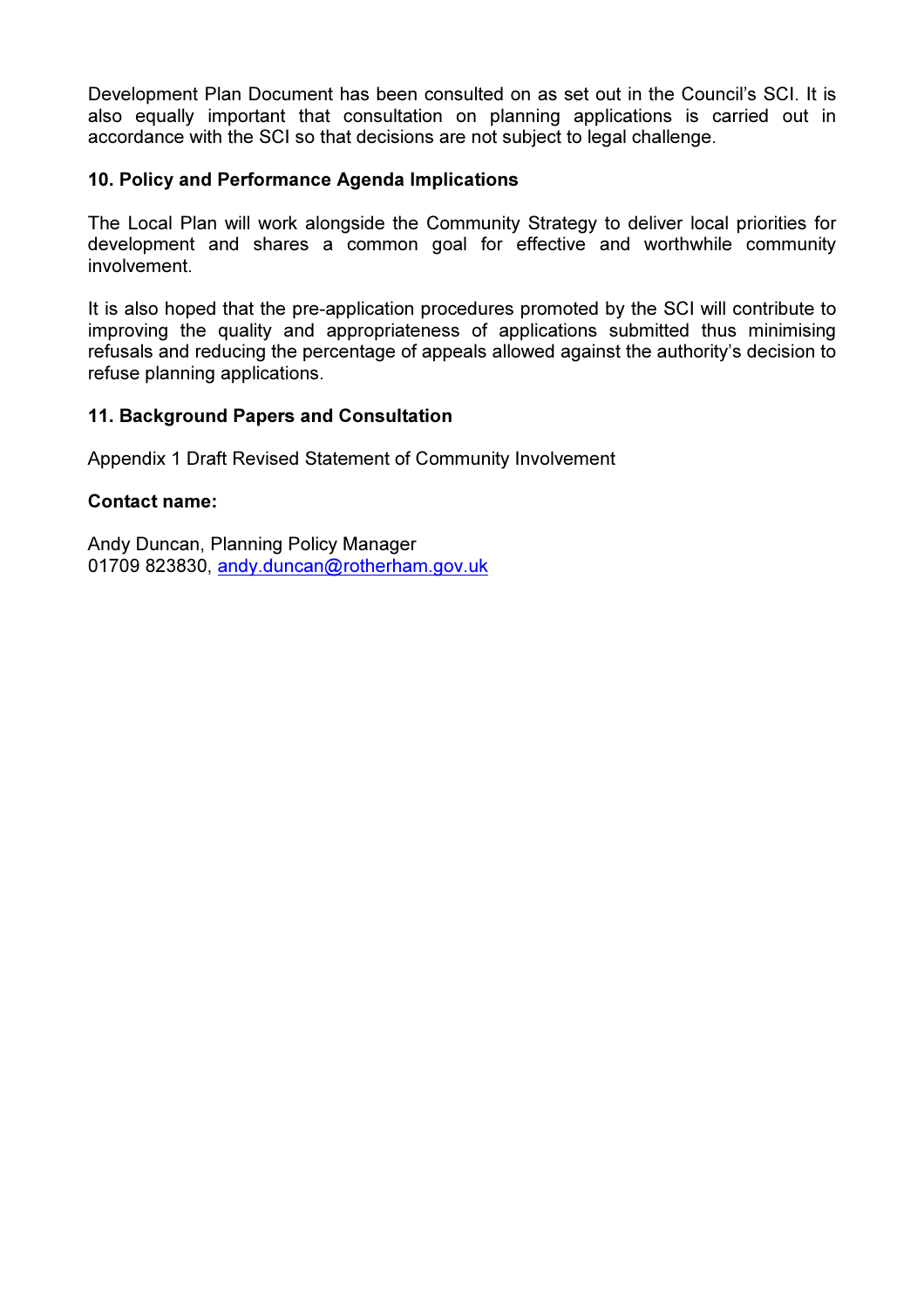# Statement of Community Involvement

# Section 1: Introduction

1.1 This Statement of Community Involvement (SCI) sets out how and when you can influence new planning documents covering Rotherham and the ways in which you can comment on planning applications, as well as other forms of consent such as listed building consent or telecommunications applications.

1.2. Engagement is key to providing cost-effective services which meet the needs of our communities. It plays a critical role in shaping the places where people live, work and visit. By encouraging engagement, people and communities can be given the information, power and responsibility they need to respond to the challenges and opportunities they and their communities face.

## Our approach to community involvement

1.3 This section describes our overall approach to community engagement and involvement in the planning process. There are two further sections on the following topics:

Section 2 - influencing the Local Plan

Section 3 - getting involved in planning decisions

1.4 When we involve you in preparing and revising the Local Plan or consult you on planning applications or other forms of consent we will:

- Keep the process simple by writing in plain English and explaining any planning terms that we need to use.
- Make it easy for you to get involved by setting out when and where you can provide your comments. We will always try and plan public events so they are accessible to all people and groups and use existing community involvement networks.
- Be inclusive by providing information in an accessible format and giving clear advice on how the planning system works, and encourage involvement from those groups that are not usually involved in the planning process.
- Share information with you using the Council's website, in our libraries and at the Council's principal office whenever this is appropriate and effective.
- Make copies of Local Plan documents available to view at key locations throughout the borough.
- Make sure your involvement is effective all comments received by the authority will be recorded, read carefully and taken into account when they are relevant planning considerations.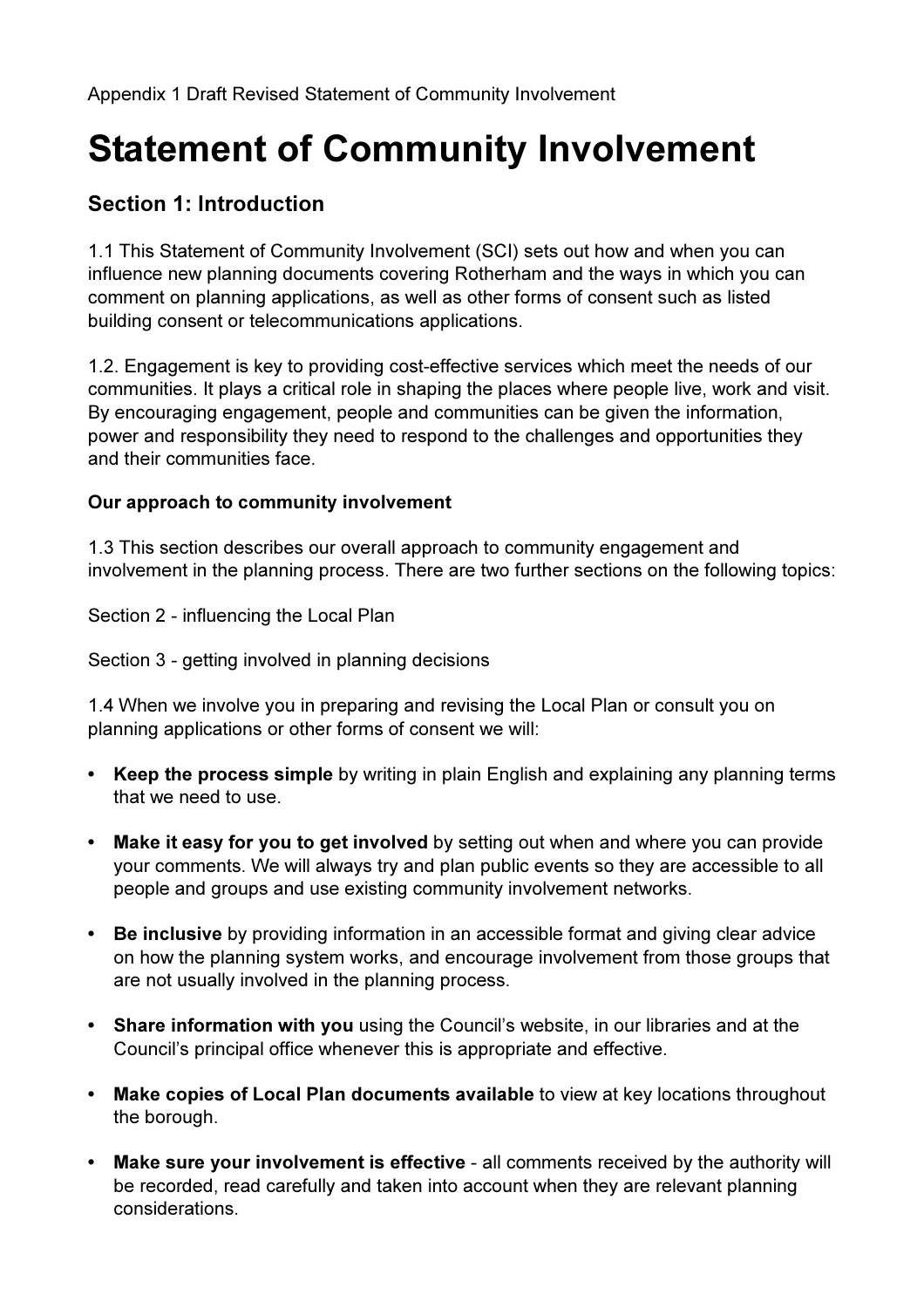• Strive to meet our timetable for the preparation and review of the Local Plan and also meet Government targets for deciding on planning applications.

### Who will we involve?

1.5 We want everyone to have the chance to have their say on the Local Plan, and on planning applications, wherever it is relevant.

1.6 We maintain a consultation database of individuals, groups and stakeholders who we regularly contact on planning policy matters (that are of interest to them). We will continue to involve individuals, groups and organisations in the preparation of our new planning documents so that everyone has the chance to shape the future of the district.

1.7 Government regulations require us to ensure that certain groups are consulted at key stages in the preparation and review of the Local Plan, for example the Coal Authority, Environment Agency, English Heritage, Natural England, the Highways Agency and the Homes and Communities Agency. These regulations change from time to time and this list may be amended.

1.8 We are committed to doing everything reasonably possible to make our community involvement inclusive. This means that we aim to give everyone in Rotherham an opportunity to be involved in the decisions that we take. The Council's Equal Opportunities Policy explains our approach to inclusion and the Community Engagement Framework seeks to ensure that community engagement underpins and is built into everything that the Council does. Allied to this, the Customer Charter & Customer Access Strategy both give clear and simple advice on what you should expect from us.

1.9 We can make documents available in alternative formats on request. This can include large print, Braille and alternative languages. For assistance with this, please contact: p2pttlteam@rotherham.gov.uk

#### How will we involve you?

1.10 We will keep you informed through a variety of methods including our website www.rotherham.gov.uk, emails, and letters when appropriate. We may also post notices in local newspapers.

1.11 The ways in which you can have your say on the planning process will vary depending on the issue, and different techniques may be used at different stages in the production of a planning document or assessment of a planning application.

## The role of planning officers

1.12 The council's planning officers work in two teams within the Planning Service, which is based at Riverside House:

• The Planning Policy Team produces the planning documents that make up the Local Plan and can be contacted for advice on planning policy. They organise and lead the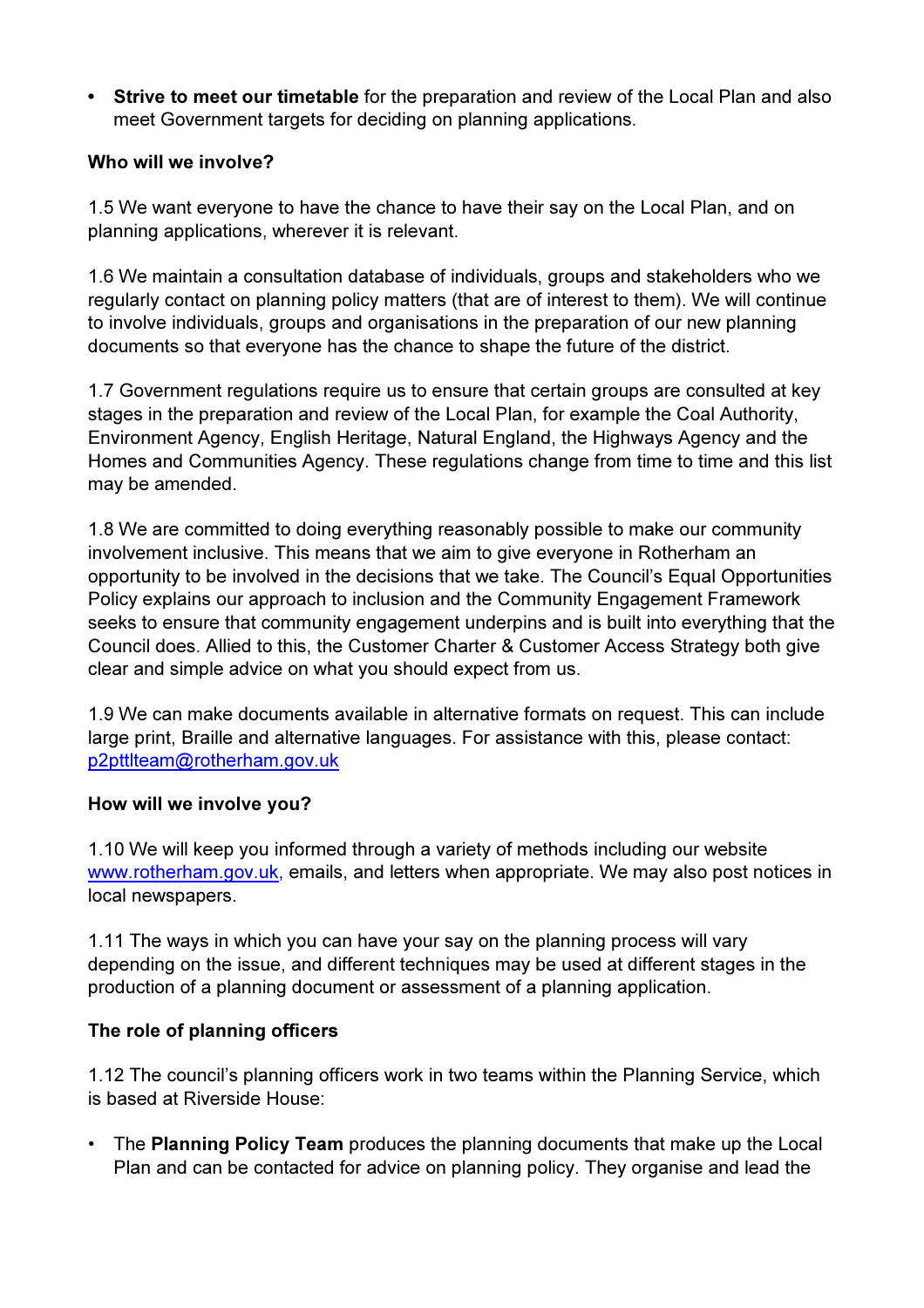consultations on draft planning documents and consider relevant consultation responses, making changes to draft documents where appropriate.

CONTACT DETAILS: www.rotherham.gov.uk/localplan

- T: 01709 823869
- E: planning.policy@rotherham.gov.uk
- The Development Management Team assesses planning applications in accordance with the policies of the adopted Development Plan, the National Planning Policy Framework (NPPF) and any other material considerations including consultation responses and other comments. They can be contacted for pre-application advice for all major developments and other advice on planning applications.

#### CONTACT DETAILS: www.rotherham.gov.uk/planning

#### T: 01709 823865

E: development.management@rotherham.gov.uk

The planning officers from both teams work closely together in preparing planning policies, in the assessment of planning applications and in providing specialist professional planning advice on key development projects with land-use implications.

#### The role of councillors

1.13 Locally elected councillors have a key role in the planning process in the following ways:

- The Council's executive, the Cabinet, is made up of senior councillors, who make decisions on Council planning policy, while the Council meeting is responsible for approving and adopting key statutory planning policy documents such as the Local Plan.
- The Council's Planning Board is made up of councillors who make decisions on the more major or controversial planning applications.
- Councillors represent their respective wards and listen to residents' concerns on planning issues (at ward surgeries or public meetings and consultations).
- Councillors can voice their support or make objections to planning applications in writing and speak at Planning Board on behalf of their constituents.

1.14 The role of locally elected councillors in representing the views and concerns of residents in the planning process is very important. However, your views can only be formally taken into account when you make them in writing to the Planning Policy Team within the specified time period for a particular consultation. There are existing rules for the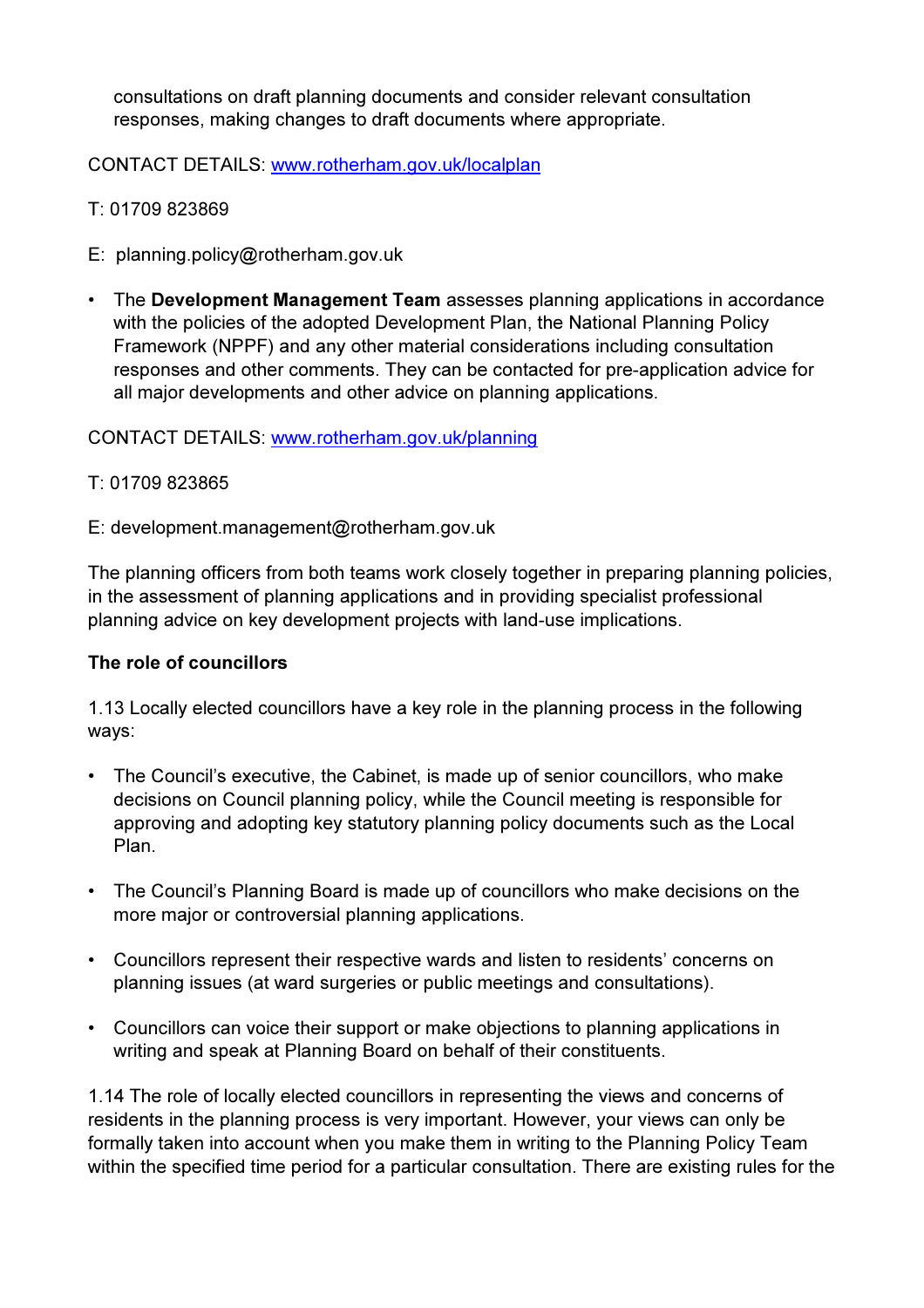way that councillors and council officers conduct their activities, which ensure that any potential conflicts of interest are resolved in a transparent way.

## Planning Aid England

1.15 'Planning Aid' England is a voluntary organisation linked to the Royal Town Planning Institute (RTPI). Through its network of volunteers, who are chartered town planners, it can provide independent and impartial advice and support for Neighbourhood Planning and other planning matters. Please contact Planning Aid England for further information at www.rtpi.org.uk/planningaid to understand what support is available.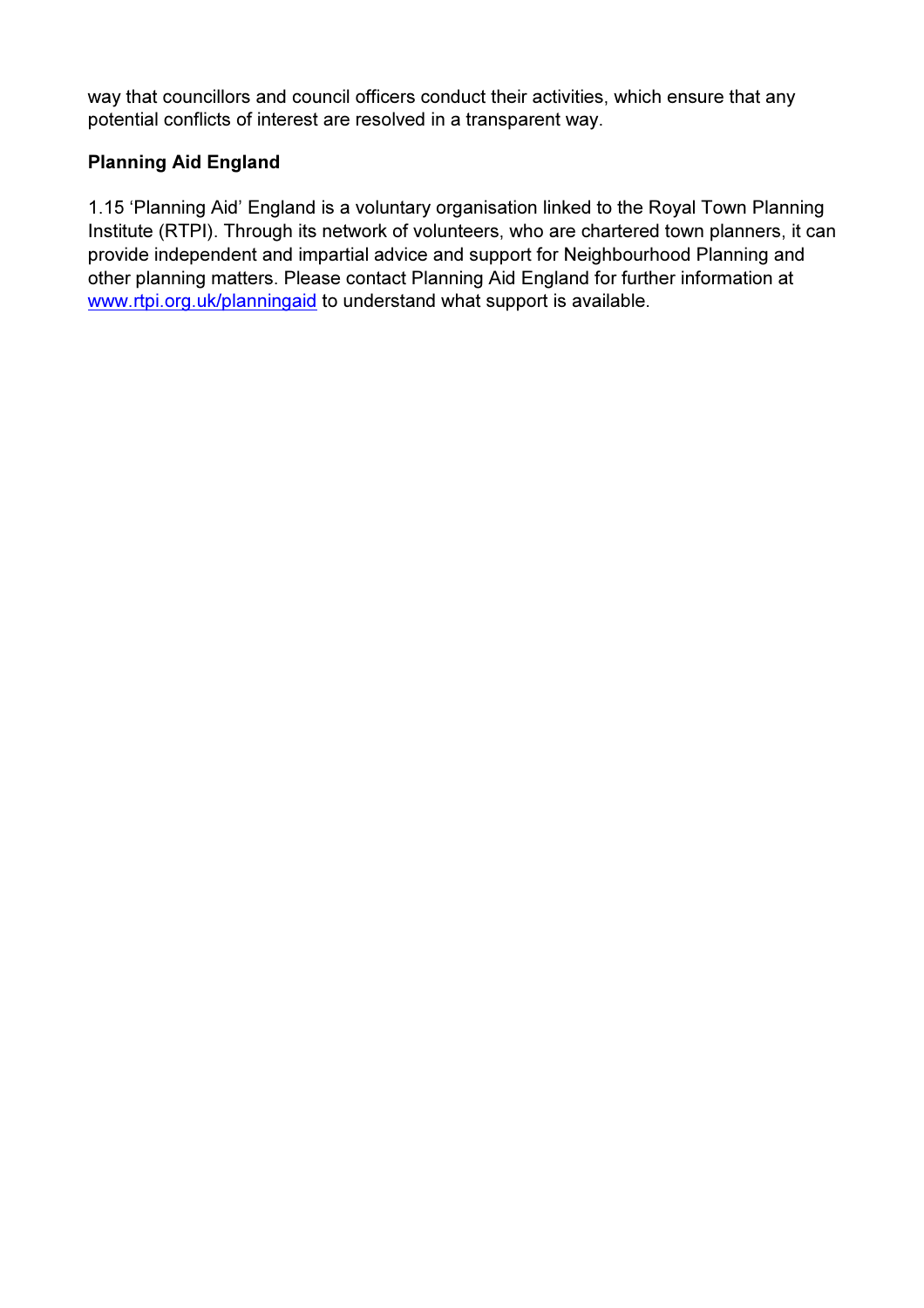# Section 2: Influencing the Local Plan

## A new planning system

2.1 The Government wants to give local people a greater role in shaping their neighbourhoods, and the changes to the planning system set out in the Localism Act 2011 and National Planning Policy Framework (NPPF, March 2012) give communities the opportunity to get more involved in the preparation of planning documents for their areas.

2.2 The Localism Act also introduced the 'duty to co-operate'. This is a legal requirement setting out how local planning authorities, national park authorities, county councils and a number of other public organisations must work with one another in a collaborative manner and to consider joint approaches when preparing their local plans.

#### Rotherham Local Plan

2.3 The Local Plan will be the new development plan for Rotherham. It will set out the spatial policies, guidance, land use designations and site allocations against which all planning applications and other development proposals in the borough will be assessed.

2.4 It will provide the formal statutory framework for sustainable development and lay the foundations for regeneration and economic growth, while protecting our most valuable built and natural environmental assets.

2.5 Our Local Plan will be made up of the following documents:

Core Strategy – this sets out the vision and strategic objectives for Rotherham up to the year 2028. It includes local targets for housing, employment and retail development and sets out broad locations and amounts of development for the borough. It must comply with Government planning policy. This strategic level document provides the context for any Neighbourhood Plans that might be produced.

Barnsley, Doncaster and Rotherham Joint Waste Core Strategy – provides a detailed planning framework to manage all types of waste in the three boroughs, including commercial and industrial waste, construction, demolition and excavation waste, hazardous waste and agricultural waste. It allocates new sites to manage waste, safeguards existing waste facilities of strategic importance and sets out criteria for assessing waste management proposals.

Sites & Policies document – this allocates land for a variety of uses, including housing and employment. It also sets out detailed policies that will guide decisions on planning applications.

Community Infrastructure Levy (CIL) – this is a tariff-based charging schedule. When planning permission is granted for certain types of development (e.g. housing) the developer will be required to pay a financial contribution. This will be used towards providing and maintaining the strategic and local infrastructure identified by us to support growth. Infrastructure can be road improvements, schools, health facilities etc.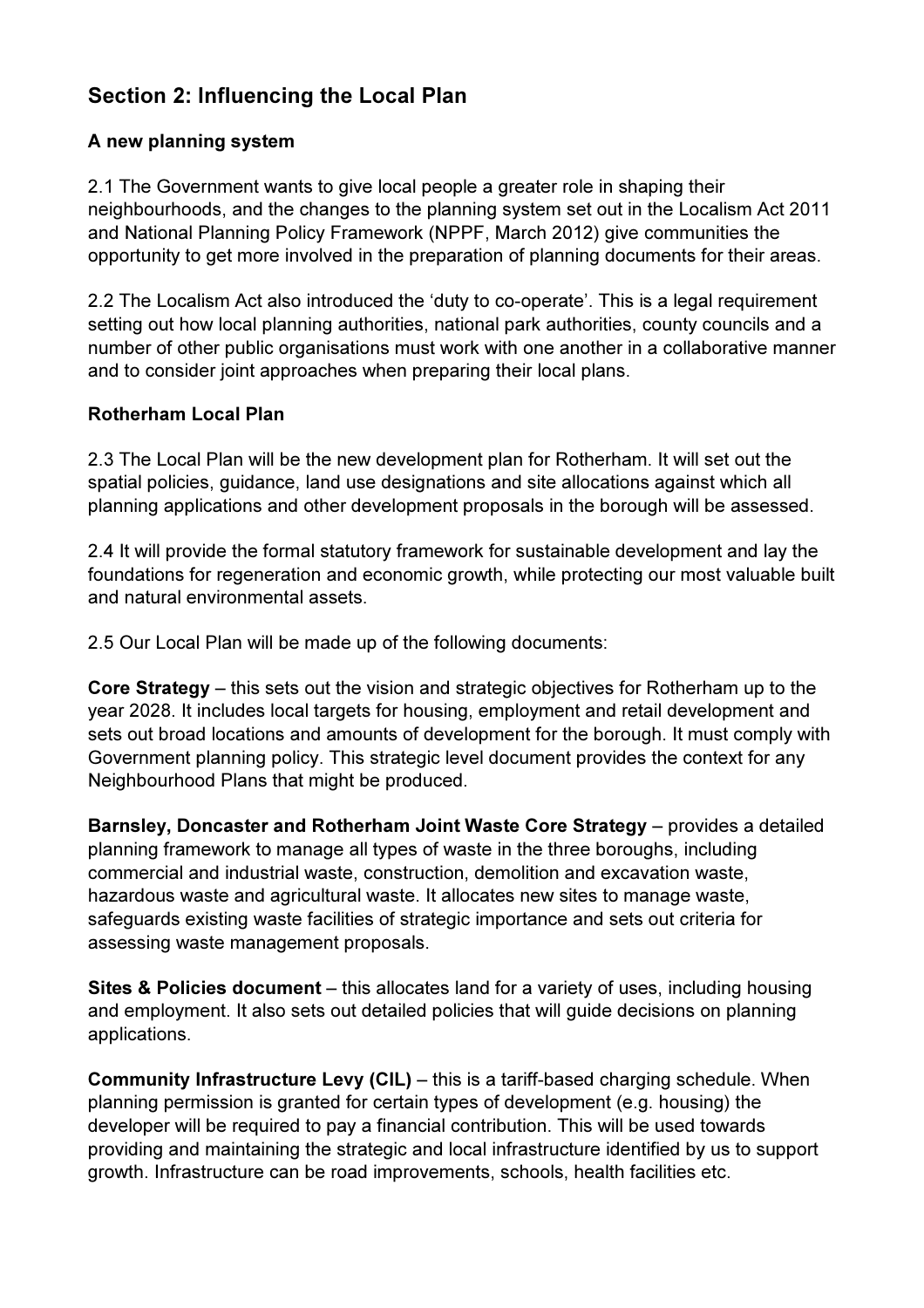Supplementary Planning Documents (SPDs) – are prepared to provide further detailed supporting guidance where necessary. Although they do not have the same weight as development plan documents they can still form a 'material consideration' in determining planning applications. They can be produced more quickly as they are not subject to an independent public examination, and we will ask you what you think of any draft SPDs at an early stage in their preparation.

In preparing and reviewing our Local Plan we will also publish on our website:

- Local Development Scheme (LDS) setting out what planning documents we will produce and the timetable for their production.
- Annual Monitoring Report setting out the progress made in producing our local plan documents and our (and partners') performance in implementing planning policies and proposals.

## Neighbourhood Plans

2.6 Local communities can now prepare plans for their local areas themselves if they wish to do so. Any community initiated neighbourhood plans will form part of the statutory development plan for those areas of the borough, once they have passed through independent examination and a local community referendum.

2.7 The local planning authority does not prepare Neighbourhood Plans, but the Council does have a duty to provide advice and technical assistance to community groups engaged in Neighbourhood Planning, particularly in relation to the initial designation of neighbourhood areas and neighbourhood forums, as well as the examination process and holding referendums.

Further information can be found at:

## www.gov.uk/government/publications/neighbourhood-planning

## Preparing the Local Plan

When will we involve you?

2.8 There are a number of key stages involved in preparing documents for the Local Plan. These stages are required by Government planning legislation and regulations and are designed to ensure that the process is as open and transparent as possible.

2.9 The diagrams illustrate the key stages in the production of Development Plan Documents and Supplementary Planning Documents as well as the Community Infrastructure Levy (CIL). The shaded stages also show when you can get involved in the planning process – getting involved at the earliest stages of preparation will ensure your views have the most opportunity for being taken into account. DPDs and the CIL will be subject to independent examination, chaired by a Planning Inspector, when people will be able to speak if they have made a formal representation at the last public stage of consultation.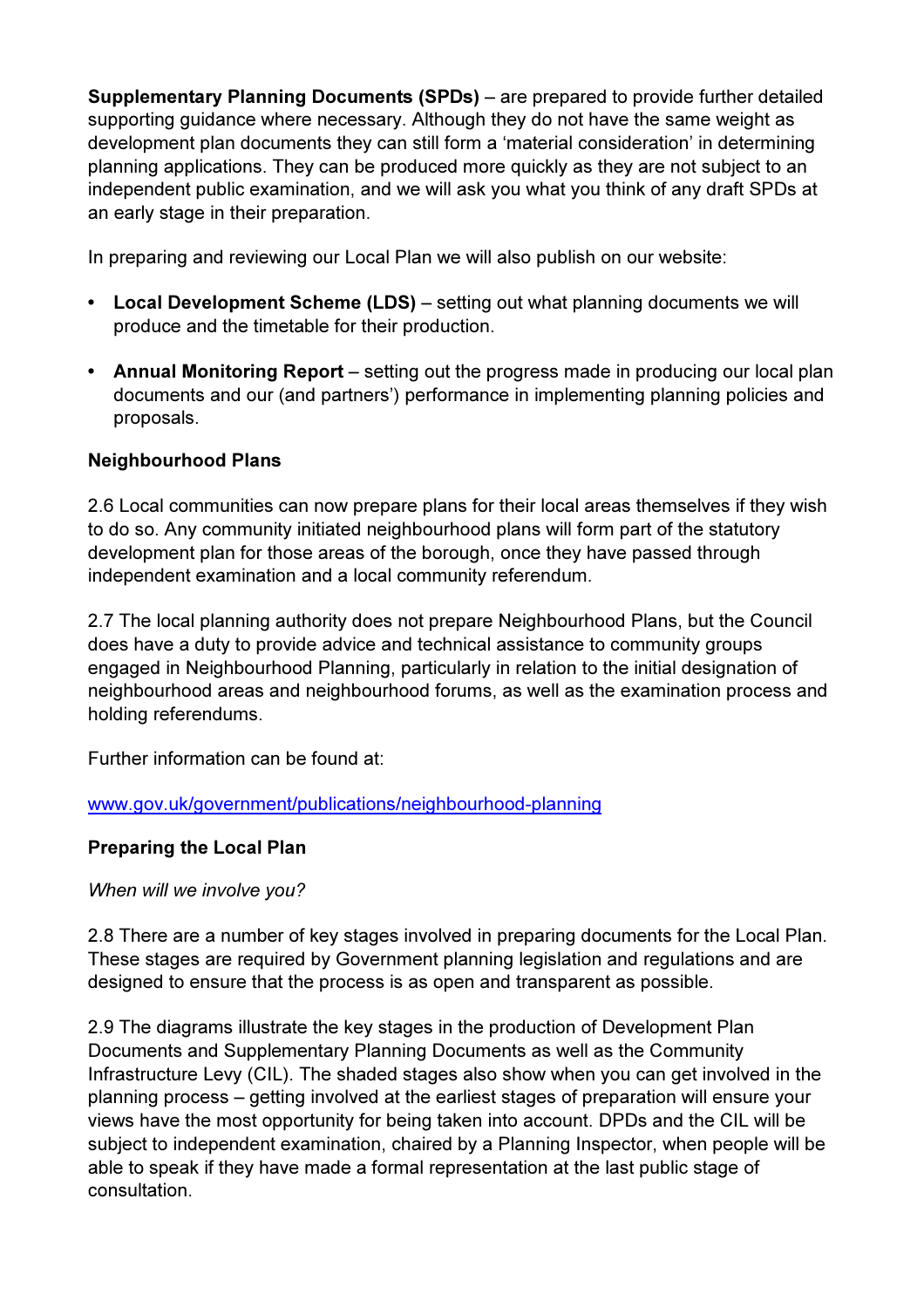

Figure 2: Key stages in preparing Supplementary Planning Documents (SPD)



Adoption of SPD by Council's Cabinet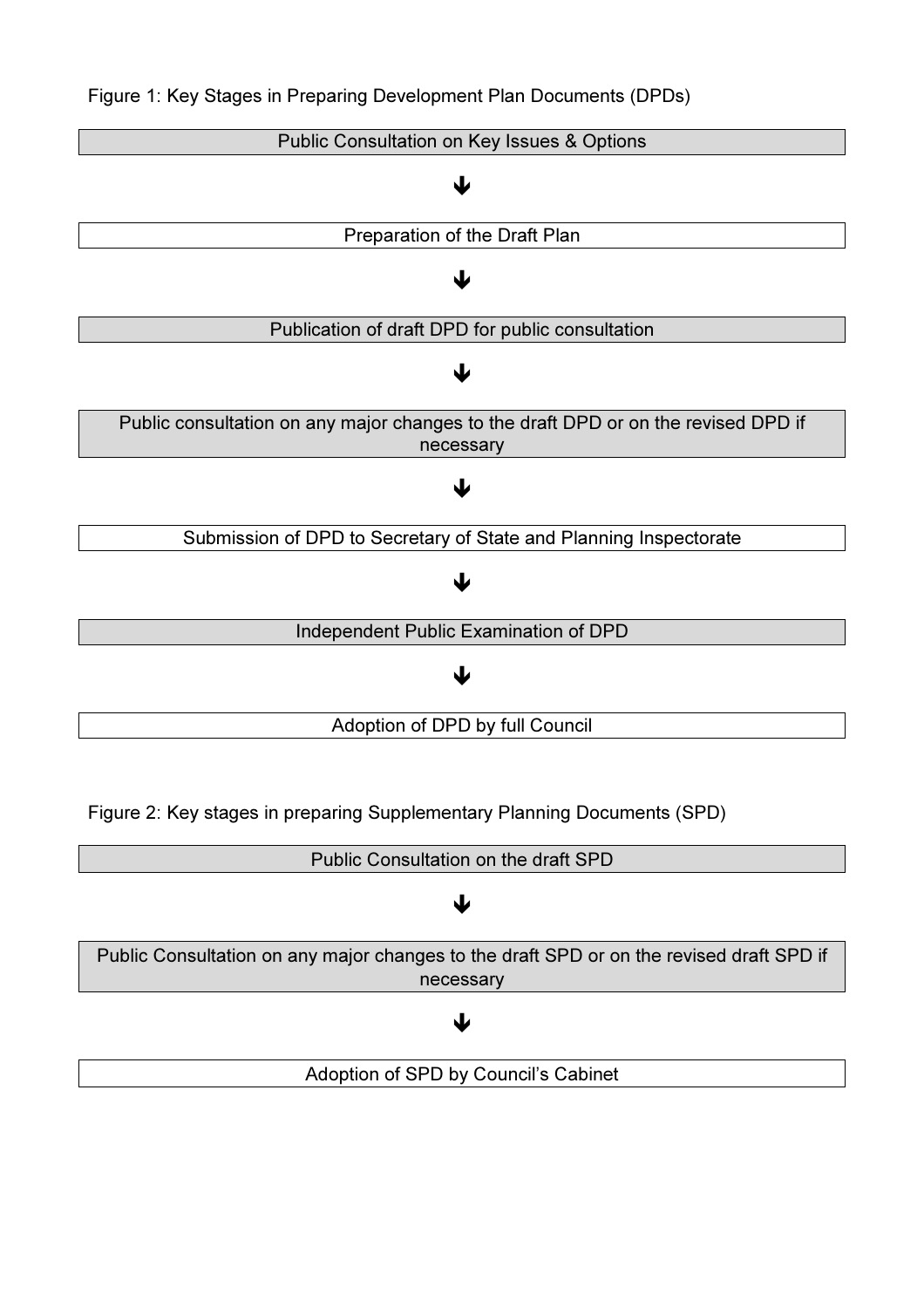

## Sustainability Appraisal

2.10 As part of preparing the Local Plan, we assess the social, environmental and economic impacts of each planning document and relevant Supplementary Planning Documents. The key purpose of Sustainability Appraisal is to identify and enhance the positive effects of planning policies while minimising any potentially adverse impacts. This process also involves the assessment of any health and equality impacts. Where necessary, we will also carry out a Habitat Regulations Assessment on our emerging planning documents. Please refer to the Habitat Regulation Assessments for further guidance.

## Publications of documents and fees

2.11 At all stages of preparing and reviewing the Local Plan we will make reference copies of relevant documents available at our principal office at Riverside House, Main Street, Rotherham S60 1AE. All of our planning documents will be available to download from our website www.rotherham.gov.uk/localplan. Charges will apply for printed copies and for some background papers.

#### How will we involve you?

2.12 As a modern Council, we strongly encourage electronic communication: 'Save Time, Do It Online'. This has multiple benefits around convenience, cost and the environment (saving paper). It also allows 24 hour access to information.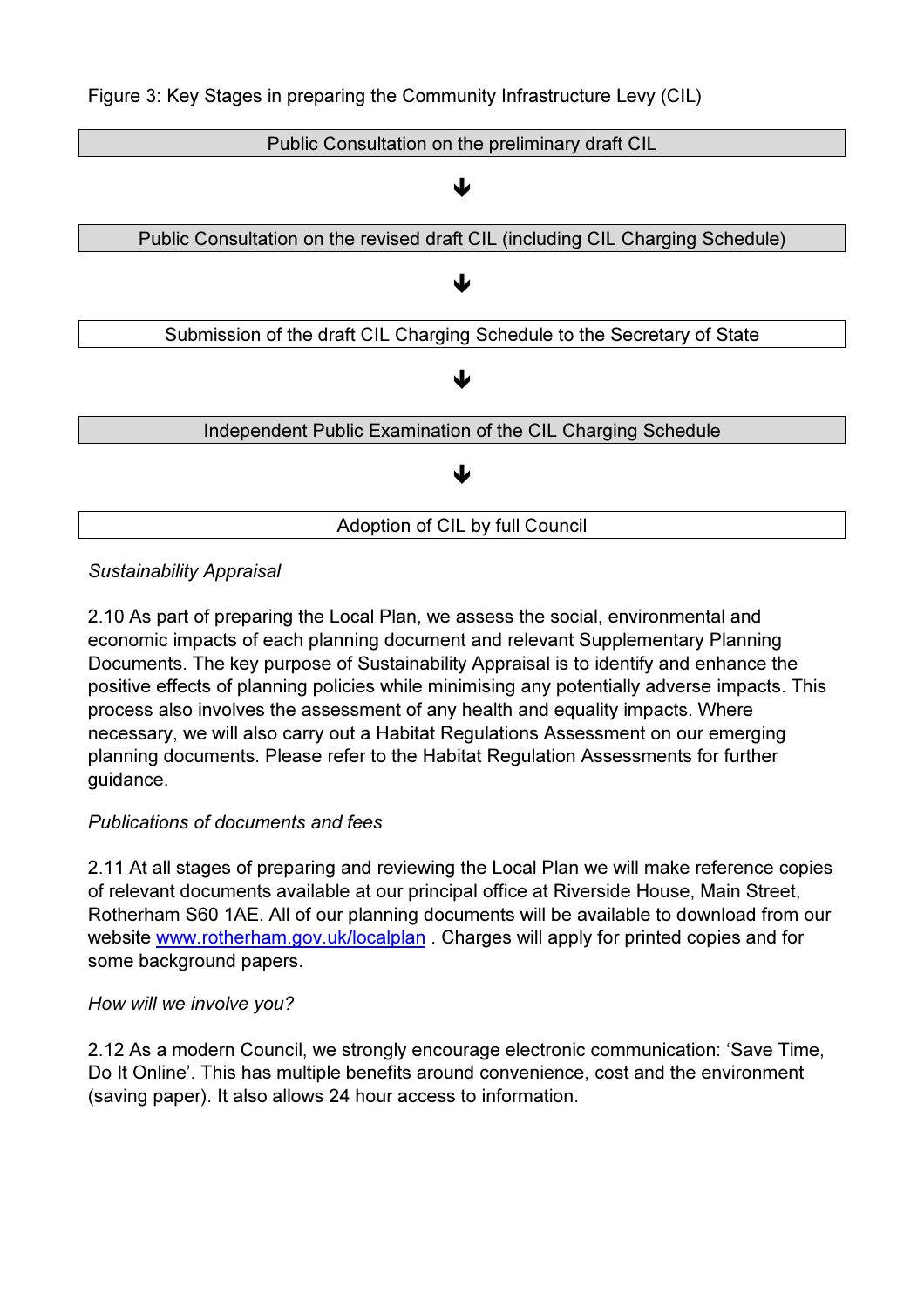#### **Website**

2.13 The internet is a popular way of communicating planning issues to individuals and groups. A key advantage of the website is that lots of information can be included compared to other formats. We have specific planning policy pages on the Council's website. We will ensure that these pages are regularly updated.

2.14 We have an online consultation system so during periods of public consultation people can make comments online http://rotherham.limehouse.co.uk/portal We strongly encourage consultation comments using this system. Commenting online ensures that comments are focussed on the parts of the document you are interested in and requires less interpretation by Council officers. This enables us to make the most efficient use of our resources.

#### Emails and letters

2.15 For environmental, speed and cost reasons, where you have provided us with an email address we will use this method of communication rather than sending a letter.

Press notices and statutory notices

2.16 Local newspaper notices are less 'personal' but they help to ensure that we communicate as widely as possible and in some cases we need to use newspaper notices to meet our legal requirements.

#### Public drop-in sessions

2.17 Depending on the nature of the document, the local areas affected, and the stage of the Local Plan preparation process we may hold public exhibitions. These give people the chance to look at plans and proposals and speak to planning officers in an informal setting. They are effective in engaging people who want to give their views or just gather information.

#### Using the results of consultation

2.18 All comments we receive will be recorded, read carefully and relevant planning considerations taken into account in preparing and reviewing planning policy documents. A summary of comments and our response will be published on our website.

#### Our timescale

2.19 We will make sure that our Local Plan is kept up to date to support planned development of housing and other priorities within the borough. To keep our Local Plan on target we will aim to carry out all our planning consultations in line with our community involvement policies and the latest timetable set out in our Local Development Scheme (LDS).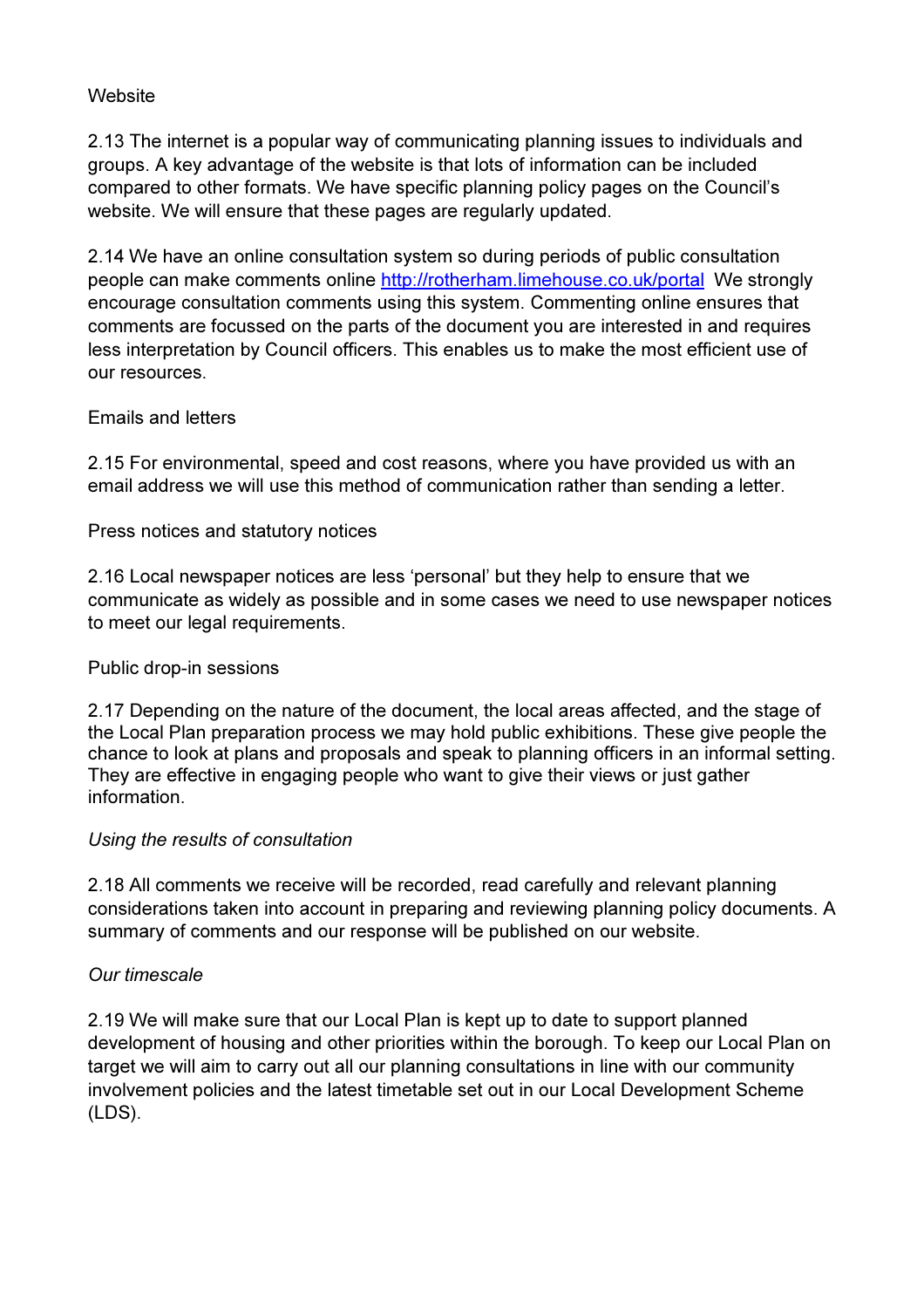# Appendix A: Consultees

The list below outlines the organisations and other bodies that we are legally required to consult and involve in preparing our planning documents. This is set out in the Town and Country Planning Regulations 2012. These regulations may change from time to time and this list may be amended.

Barnsley Borough Council Bassetlaw District Council Bolsover District Council Chesterfield Borough Council Doncaster Borough Council North East Derbyshire District Council Sheffield City Council

Barnsley & Rotherham Chamber Of Commerce Civil Aviation Authority Coal Authority English Heritage (the Historic Buildings and Monuments Commission for England) Environment Agency Highways Agency Highways Agency Homes and Communities Agency National Grid Natural England Network Rail Infrastructure Ltd Rotherham Clinical Commissioning Group Severn Trent (water and sewerage undertaker) Sheffield City Region Local Enterprise Partnership Sheffield & Rotherham Wildlife Trust

South Yorkshire Integrated Transport Authority Sport England Town & Parish Councils within Rotherham Western Power Distribution Yorkshire Water (water and sewerage undertaker)

Plus other relevant gas, electricity and electronic communications network infrastructure providers.

Other consultation bodies can include the following:

- (a) voluntary bodies some or all of whose activities benefit any part of the local planning authority's area,
- (b) bodies which represent the interests of different racial, ethnic or national groups in the local planning authority's area,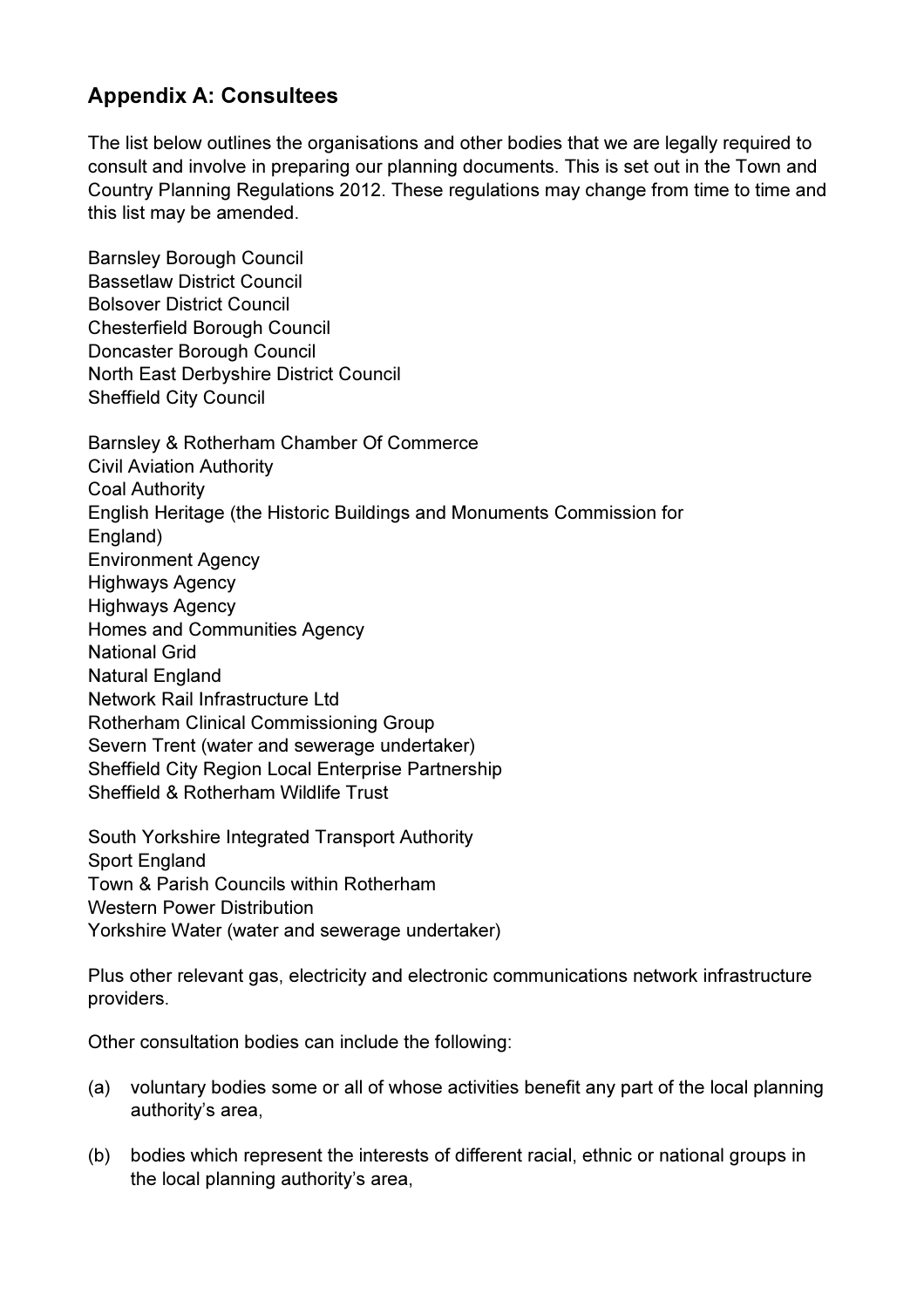- (c) bodies which represent the interests of different religious groups in the local planning authority's area,
- (d) bodies which represent the interests of disabled persons in the local planning authority's area, and
- (e) bodies which represent the interests of persons carrying on business in the local planning authority's area.

In addition to these groups listed above, we will also seek to involve and consult a wide range of other interest groups and organisations, developers and consultants, as well as local residents and businesses. If you would like to be added onto our consultation database, or need to amend your existing contacts, please let us know.

Contact details T: 01709 823869 E: planning.policy@rotherham.gov.uk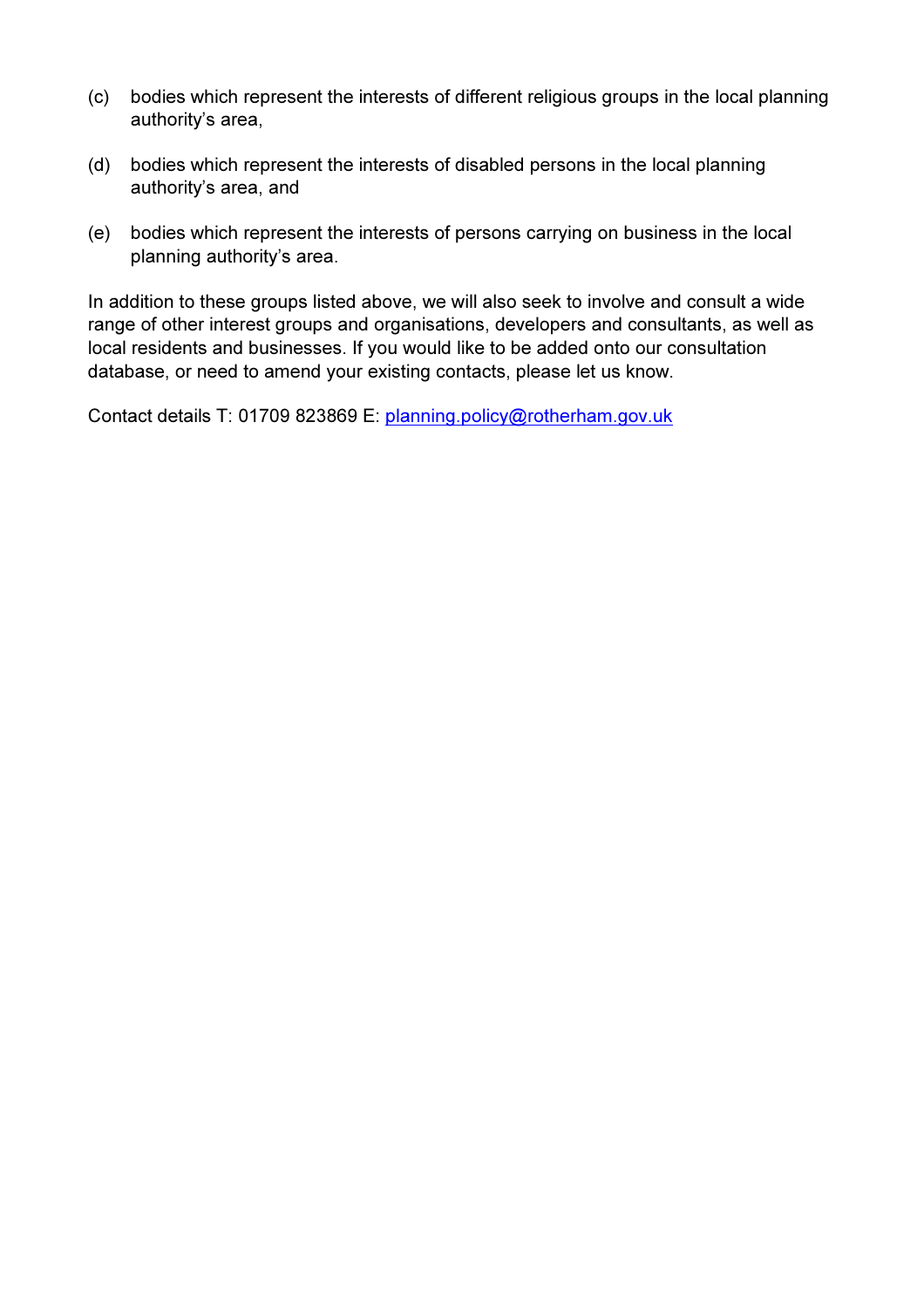# Section 3: Getting involved in planning decisions

3.1 The Council deals with approximately 2,000 planning applications each year. These range from simple house extensions to large retail or office developments. We also determine applications requiring conservation area consent, Listed Building consent and for work to protected trees. All these types of applications require similar levels of public consultation.

## Pre-application process

3.2 In line with national planning policy we place a strong emphasis on early engagement and aim to work with applicants in a positive and pro-active manner.

3.3 Depending upon the scale, nature and potential impact of the development proposal on the local community, it is advised that developers carry out their own pre-application public consultation. For instance, it is advocated that major planning applications be accompanied by their own Statement of Community Involvement. A major planning application is 10 or more dwellings (or a site larger than 0.5 hectares) or 1,000 or more square metres floorspace (or a site larger than 1 hectare).

3.4 These consultations should be carried out at an early stage in the design process, to enable community views to be incorporated into the submitted proposal. The form of consultation will need to be tailored to suit the particular circumstances of the site, the proposal and location. The council can provide advice on what level of pre-application consultation would be appropriate, for example through a public meeting, an exhibition, or other forms of community involvement – further information and advice will be available following the adoption of the Statement of Community Involvement from www.rotherham.gov.uk/planning. To ensure that decisions are taken in a fair and open manner, the Council's planning officers would not normally take part in these public meetings or exhibitions other than to provide background information.

3.5 As a minimum, the consultation statement submitted with the planning application should include:

- the houses, businesses and local community groups consulted,
- the methods and timing of consultation, and
- feedback and information on how the views were addressed in the development proposal.

3.6 To aid potential applicants in this process, the Council offers a pre-application service to help resolve issues at any early stage. Depending on the scale of the proposal there may be a fee for this service.

## Planning applications

3.7 The Development Management Team is responsible for assessing all planning applications for development, advising the Council's Planning Board on major and other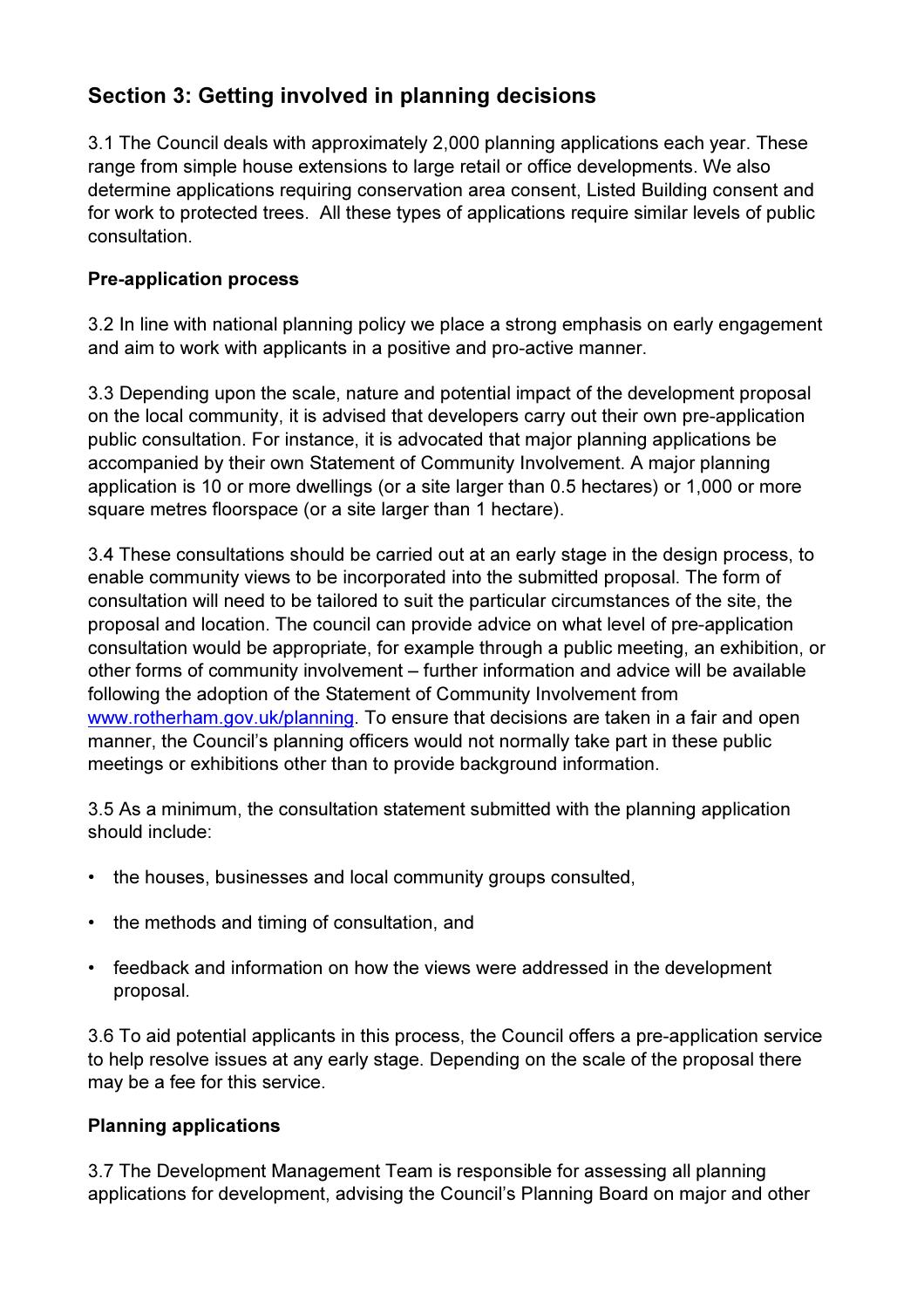types of applications, determining certain types of planning applications, providing advice on development proposals and dealing with any unauthorised development in the borough.

3.8 All decisions taken on planning applications must be made in accordance with the adopted development plan unless any other material considerations indicate otherwise, including national planning guidance or site specific matters relevant to a particular case. Please refer to Appendix B to find out what a 'material consideration' is.

## Getting involved in planning applications

3.9 The publicity procedures to be followed on planning applications are laid down by Government legislation and regulations including Planning Practice Guidance. The council meets all of these minimum statutory requirements and we also publicise on a wider basis than the statutory minimum wherever possible to ensure that we maximise opportunities for community involvement.

3.10 All submitted planning applications must receive some form of publicity by law. We do this in one of the following ways, or by a combination of these methods depending on the type of application or other circumstances e.g. if an application is later revised:

- an individual letter to adjacent occupiers/residents (neighbour notification)
- posting of a site notice at or near the site
- a local newspaper notice

3.11 Planning applications, including supporting documents and corresponding plans and elevation drawings, can be viewed online at www.rotherham.gov.uk/planning and are also available to view at Riverside House. Planning officers are available at Riverside House to give advice on current or proposed applications (it is a good idea to make an appointment if you wish to speak to a particular officer).

3.12 Comments on planning applications must be made in writing within 21 days from the date of our notification letter or within 21 days from the date of a press notice or site notice appearing. Please note that comments submitted after the 21 day publicity period has expired may not be considered because a decision may have already been made on the planning application.

You can make comments:

Online at: www.rotherham.gov.uk/planning

By e-mail to: development.management@rotherham.gov.uk

By post to: Development Management, RMBC, Riverside House, Main St, Rotherham S60 1AE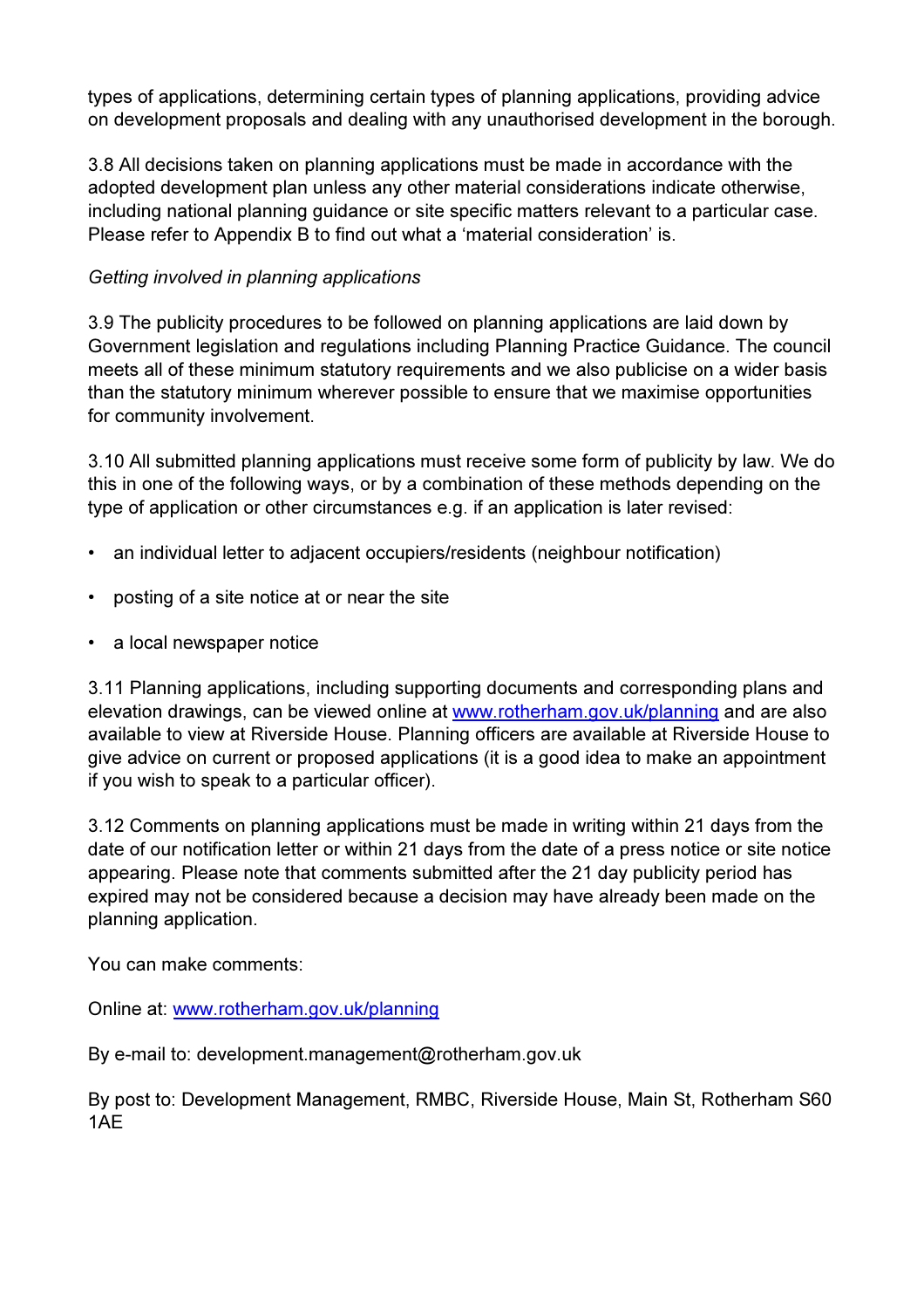## Decision making and planning board

3.13 Most minor planning applications are determined under delegated powers by the Planning Manager as set out in the Council's Scheme of Delegation. The Council's Planning Board makes decisions on major applications, and in certain other circumstances as detailed in the Council's Constitution. These circumstances include where a large number of written representations (more than five) against a development proposal have been made which conflict with the planning officer's recommendation.

3.14 For those applications determined by Planning Board, the Council allows public speaking at the committee meeting to give the public an opportunity to speak during the decision making process. Guidance on how members of the public can speak at Planning Board is distributed to those who formally request to speak.

3.15 Planning Board agendas are published on our website, five clear working days before the meeting, followed by the publication of the minutes of the meeting.

3.16 As part of the Council's commitment to an open and transparent planning process, the Council's Constitution includes codes of conduct for members and officers. Probity rules accord with the Planning Advisory Service guidance 'Probity in Planning' published in April 2013:

http://www.pas.gov.uk/documents/332612/1099271/Probity+in+planning+guide/c2463914 db11-4321-8d38-be54c188abbe

## Notification after Planning Board

3.17 Anyone making comments will be individually notified of the Council's decision on the application within ten working days of the decision being made, unless a proposal has generated a lot of representations (more than 30). In this case the decision will be publicised in the local press rather than by individual letter.

3.18 The Council also compiles a weekly list of planning decisions and these are also available to view on our website.

## Written representations, informal hearings and public inquiries

3.19 Letters are sent direct to those people who were notified on the original application (as well as any other people who submitted comments on the application) giving notice of an appeal being lodged against the Council's decision, and providing them with the opportunity to make representations to the Planning Inspectorate (with the exception of appeals submitted under the householder appeal service). Under the householder appeal service there is no opportunity to make representations to the Planning Inspectorate, however representations submitted in relation to the planning application are forwarded to the Planning Inspectorate by the Council. A site notice will only be posted in the case of a public inquiry.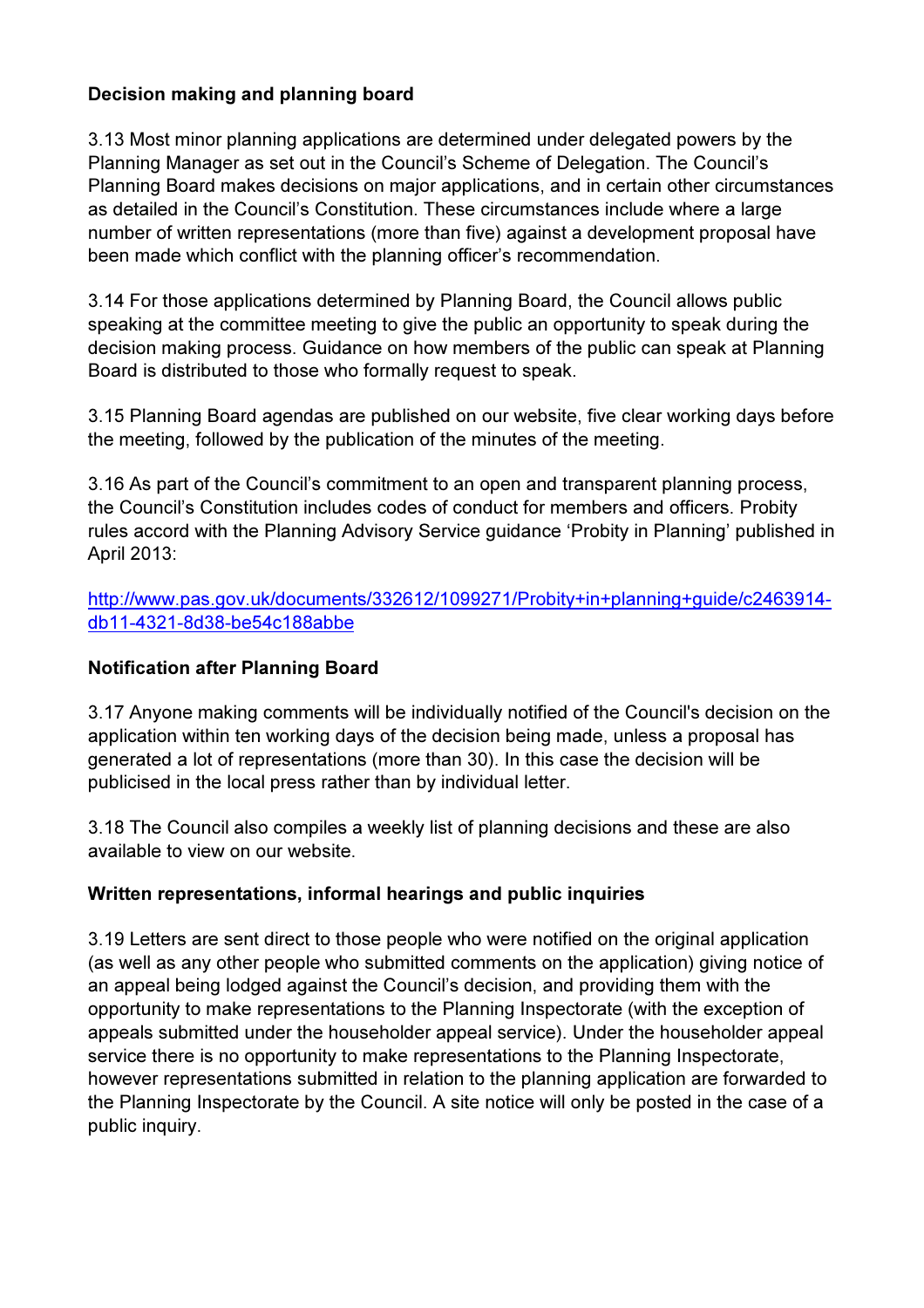#### Other Information

3.20 The Development Management Team also investigates alleged breaches of planning control. For further information please see our website www.rotherham.gov.uk/planning or telephone Planning Enforcement for advice on 01709 823865

# Appendix B

#### What is a material consideration?

When a decision is made on a planning application, only certain issues are taken into account; these are often referred to as 'material planning considerations'.

Material considerations can include (but are not limited to):

- Local, strategic, national planning policies and policies in the development plan
- Emerging new plans which have already been through at least one stage of public consultation
- Pre-application planning consultation carried out by, or on behalf of, the applicant
- Government and Planning Inspectorate requirements circulars, orders, statutory instruments, guidance, and advice
- Previous appeal decisions and planning inquiry reports
- Principles of case law held through the courts
- Loss of sunlight (based on Building Research Establishment guidance)
- Overshadowing/loss of outlook to the detriment of residential amenity (though not loss of view as such)
- Overlooking and loss of privacy
- Highway issues: traffic generation, vehicular access, highway safety
- Noise or disturbance resulting from a use, including proposed hours of operation
- Smells and fumes
- Capacity of physical infrastructure, e.g. in the public drainage or water systems
- Deficiencies in social facilities, e.g. school capacity
- Storage and handling of hazardous materials and development of contaminated land
- Loss or effect on trees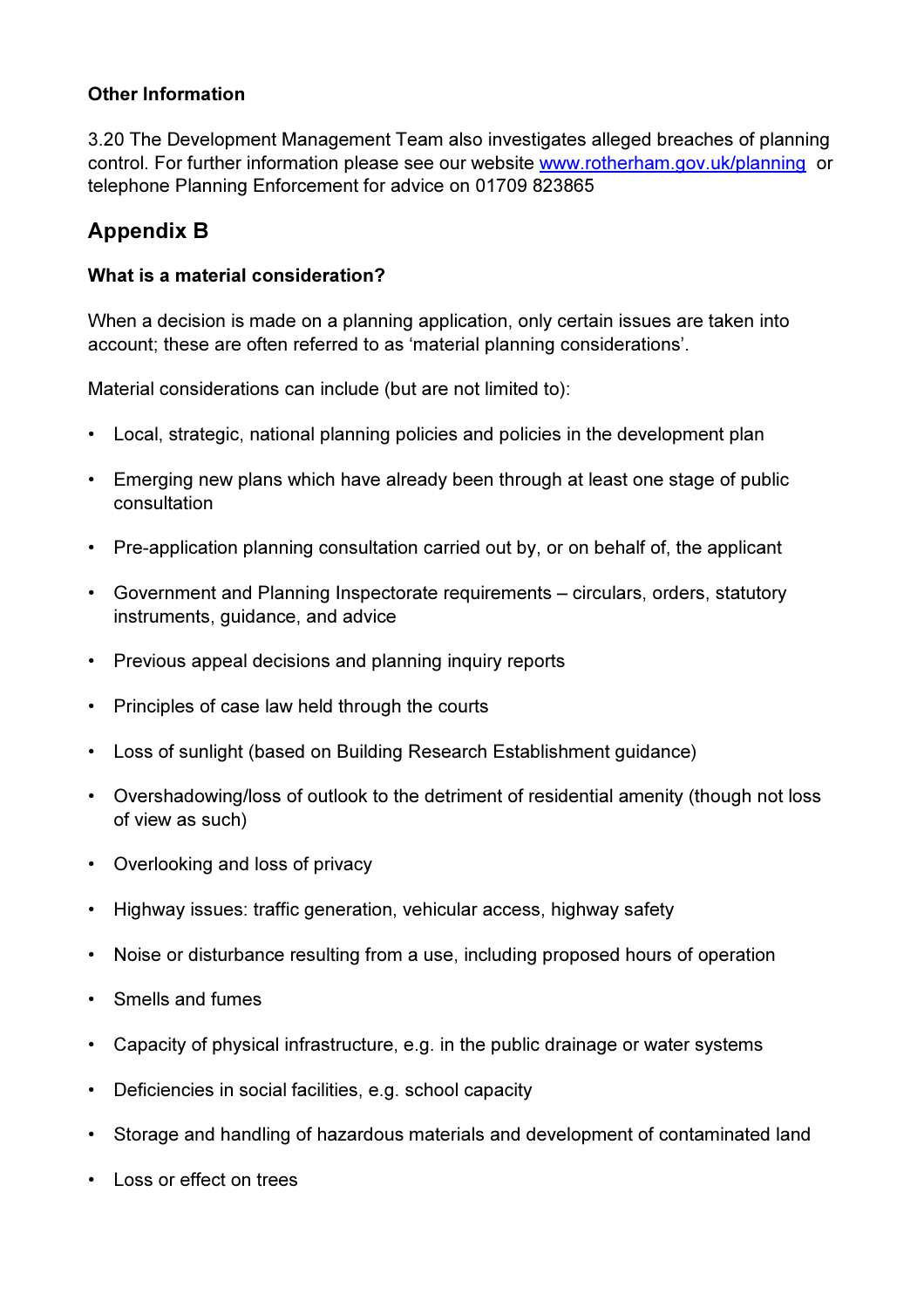- Adverse impact on nature conservation interests and biodiversity opportunities
- Effect on listed buildings and conservation areas
- Incompatible or unacceptable uses
- Layout and density of building design, visual appearance and finishing materials
- Inadequate or inappropriate landscaping or means of enclosure

The weight attached to material considerations in reaching a decision is a matter of judgement for the decision-taker. However the decision-taker is required to demonstrate that in reaching that decision that they have considered all relevant matters.

Generally greater weight is attached to issues raised which are supported by evidence rather than solely by assertion. If an identified problem can be dealt with by means of a suitable condition the local planning authority is required to consider this as an alternative to refusing an application.

#### What is NOT a material planning consideration?

The following Issues are NOT relevant to the decision (there are further non-material planning considerations not included in this list):

- Matters controlled under building regulations
- Private issues between neighbours
- Opposition to the principle of development when this has been determined by an outline planning permission or appeal
- Applicant's personal circumstances (unless exceptionally and clearly relevant e.g. provision of a facility for someone with a physical disability)
- Previously made objections/representations regarding another site or application
- Factual misrepresentation of the proposal
- Opposition to business competition
- Loss of property value
- Loss of a view